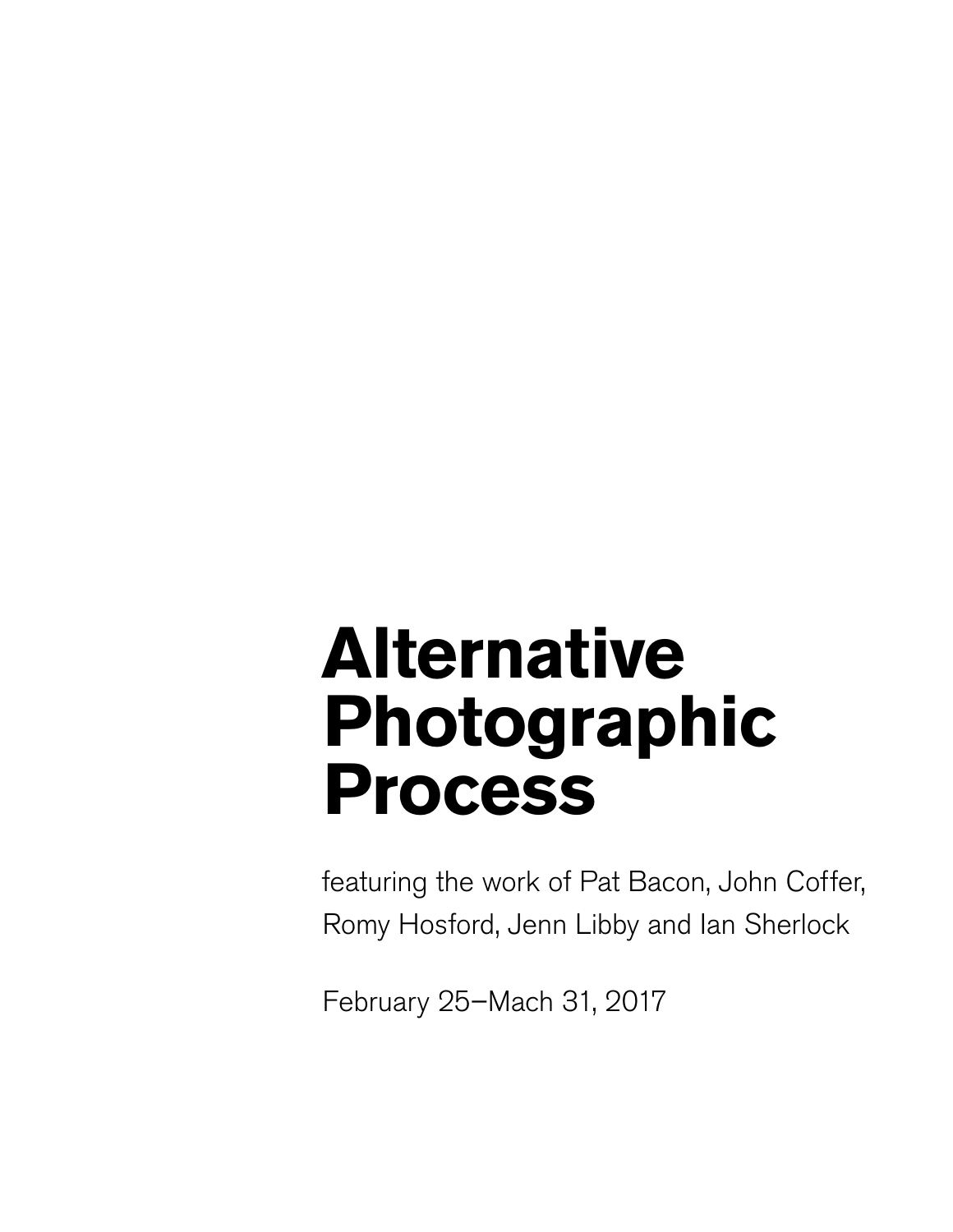# **From the Director**

The idea of this exhibition came from wanting to show a different side of photography from what we have typically shown. More than an exhibition of photos of places, people, and things (those are included, of course) but also a show about how these photographic images are physically made. By hand.

This exhibition is an exploration of handmade photography, the various kinds of images featured fall under the "Alternative Process" heading (hence the very utilitarian title of this show!) and most harken back to a day before digital technology. The five artists featured in this exhibition represent various directions that can be taken when delving into an antique or vintage process. Some of them stay as true to history as possible, while others bring the process so far into the 21st century that the outcome is almost something different all together.

—Bradley Butler, gallery director and curator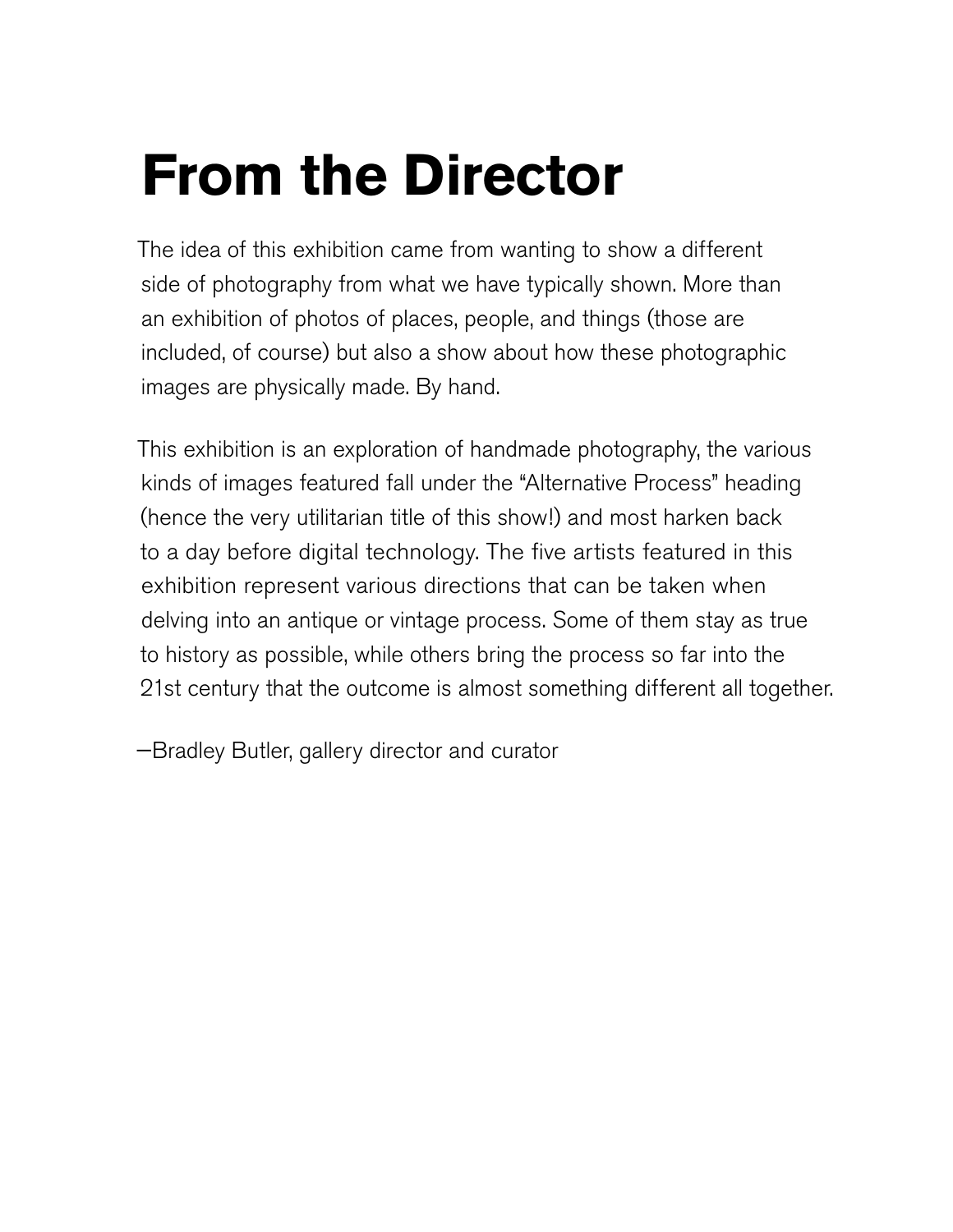# **Process**es

### **WET PLATE COLLODION**

The wet plate collodion process produces a negative image on a transparent glass support. This process requires the photographic material to be coated, sensitized, exposed and developed within the span of about fifteen minutes, necessitating a portable darkroom for use in the field or to be done in a studio. Collodion plates have the finest grain of any silver based film and can be enlarged to make very big prints without loss of detail. A wide variety of paper prints can be made from the collodion negative.

#### **TINTYPE**

Tintypes are a collodion process made by creating a direct positive on a thin sheet of metal coated with a dark lacquer or enamel and used as the support for the photographic emulsion. Each print is a unique original. Tintypes were introduced in the 1850s and in many ways, replaced the ambrotype by being easier to care for and less fragile.

### **AMBROTYPE**

The ambrotype is a positive photograph on glass and is a variation of the wet plate collodion process. Like a print on paper, it is viewed by reflected light. Each print is a unique original. The ambrotype was introduced in the 1850s. During the 1860s it was superseded by the tintype, a similar photograph on thin black-lacquered iron, hard to distinguish from an ambrotype if under glass.

## **CYANOTYPE**

Cyanotype is a photographic printing process that produces a cyan-blue print. Engineers used the process well into the 20th century as a simple and low-cost process to produce copies of drawings, referred to as blueprints. The process uses two chemicals: ammonium iron(III) citrate and potassium ferricyanide. A negative is laid over top of the photosensitive paper and exposed to light.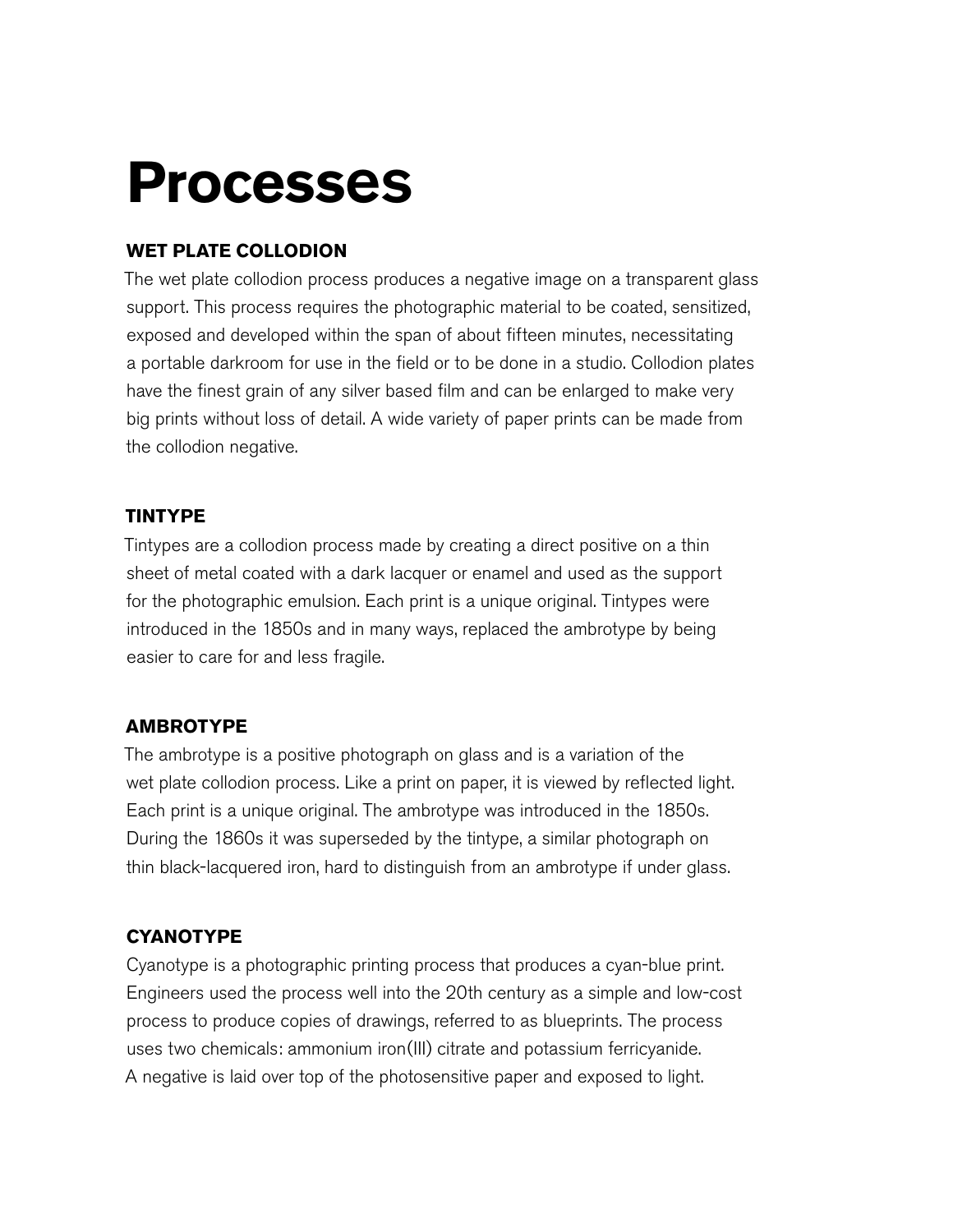#### **PHOTOGRAVURE**

Photogravure is an intaglio printmaking or photo-mechanical process whereby a copper plate is coated with a light-sensitive gelatin which had been exposed to a film positive, and then etched, resulting in a high quality intaglio print (intaglio: the image is incised into a surface and the incised line or sunken area holds the ink—it is the direct opposite of a relief print) that can reproduce the detail and continuous tones of a photograph. This same process can be done today with the use of a photopolymer plate instead of copper.

#### **PINHOLE**

A pinhole camera is a simple camera without a lens but with a tiny aperture, a pinhole–effectively a light-proof box with a small hole in one side. Light from a scene passes through the aperture and projects an inverted image on the opposite side of the box. The image is exposed onto a photosensitive paper and a paper negative is produced.

#### **SALTPRINT**

The salt print was the dominant paper-based photographic process for producing positive prints during the period from 1839 through approximately 1860. A photosensitive surface is made by wetting a sheet of paper in a salt solution and coating one side with silver nitrate. A negative is then laid over top of the paper and exposed to light. The result is a positive photographic print on the paper. Toners can be added to the process to produce a variation in the color of the print, the can include: platinum, palladium, gold/borax, and gold/thiocarbamide.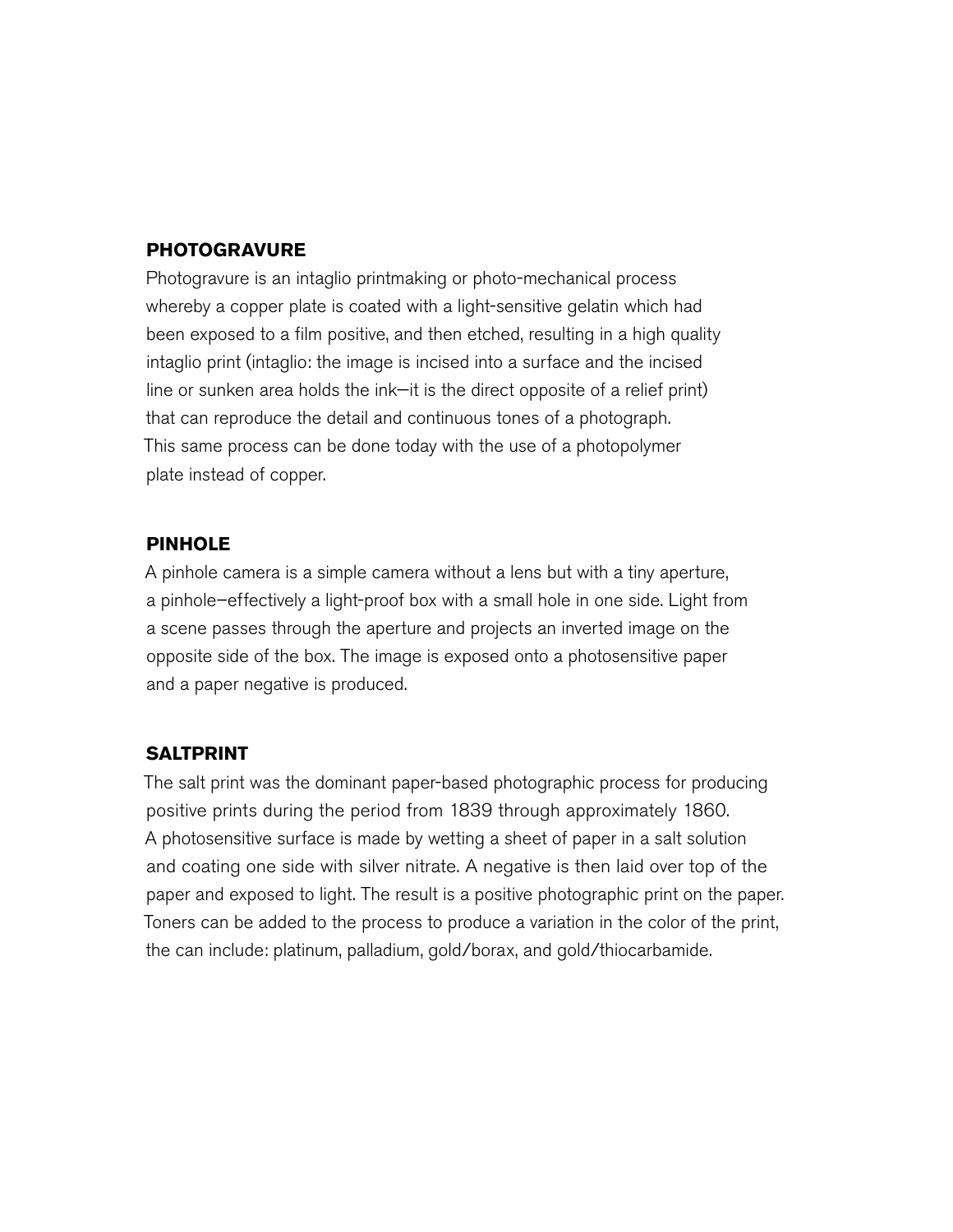# **Artist Statements**

### **JOHN COFFER**

John Coffer was born in West Virginia, he was reared in Las Vegas, became a Florida surfer/underwater photographer/studio portrait photographer. He left his sports car, condo, and modern lifestyle behind, got a horse and wagon in Lancaster County, PA and became America's last horse drawn itinerant Tintype portrait photographer. John began this life changing, if not world changing, journey in 1978. After seven years on the road, 36 states, and more than 11,000 miles meandering about the country from coast to coast, John put down roots in Yates County, New York in 1985.

Even before he rolled onto his 50 acre homestead, 3 ½ miles south of Dundee, NY with his horse and oxen drawn traveling caravan, john was teaching wet-plate photography to individuals and giving demos at prestigious institutions. Eventually, by the 90's John became the first to teach wet-plate collodion photography in thefield workshops. In 2000 he produced the first complete modern manual on making wet-plate collodion tintypes, ambrotypes, and glass negatives, along with albumen printmaking. With this manual came a 3 ½ hour DVD set. This was the first ever wet-plate instructional video. Few have done as much for the resurgence and preservation of wet-plate collodion photography as John. Wet plate's astounding revival around the world would never have taken place without him. Many hundreds have passed through John's "Camp Tintype" workshops. He has often been referred to as the teacher of the teachers of the teachers. His story and his Tintypes have been featured in the *New York Times, The New Yorker,* The Village Voice, Forbes, and Aperture. Also, his work and advancements in the technical skills of the craft can be found in the now numerous antiquarian avant-garde alternative photography books and manuals.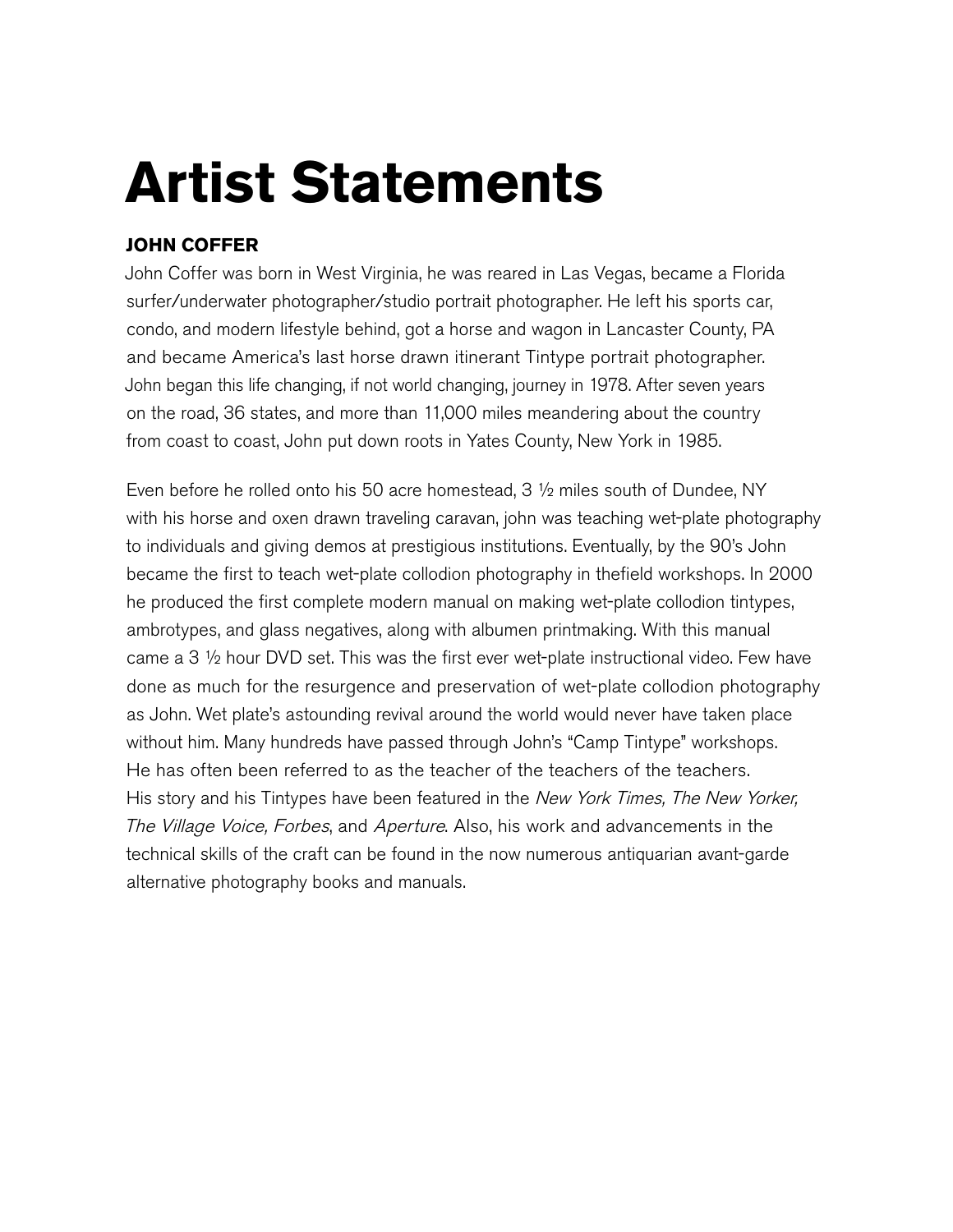John has more than just a superficial connection with what he photographs. He's often not just a taker of pictures, but a maker in the fullest sense. When it's a cow, it may be one of his many cows, like "Baldy", born and raised on his farmstead and providing milk for the dinner table. The corral she stands in is a split rail "stake and rider" style fence, made from rails John split out from trees pulled in from his woods by his oxen teams or horses. If it's a still life of an interestingly sculpted cord wood pile destined for providing heat for his cabin and cooking his food, the process started with him first cutting and splitting the wood and stacking it precisely. The exposure time for these plates may have been only a few seconds in the camera with the finished image being seen in less than fifteen minutes, as is the nature of the wet plate process, but the whole creation may have taken years and far more work and know how than just lugging a big wooden brass lens camera around and pouring some collodion and other exotic chemicals.

As traditional as John may be in many ways, he has always been in the fore front of innovation. He is not averse to combining old technology with new technology to create something new and extraordinary. He was the first to ever produce an actual Tintype Movie. John is represented by Gerald Peters Gallery in New York.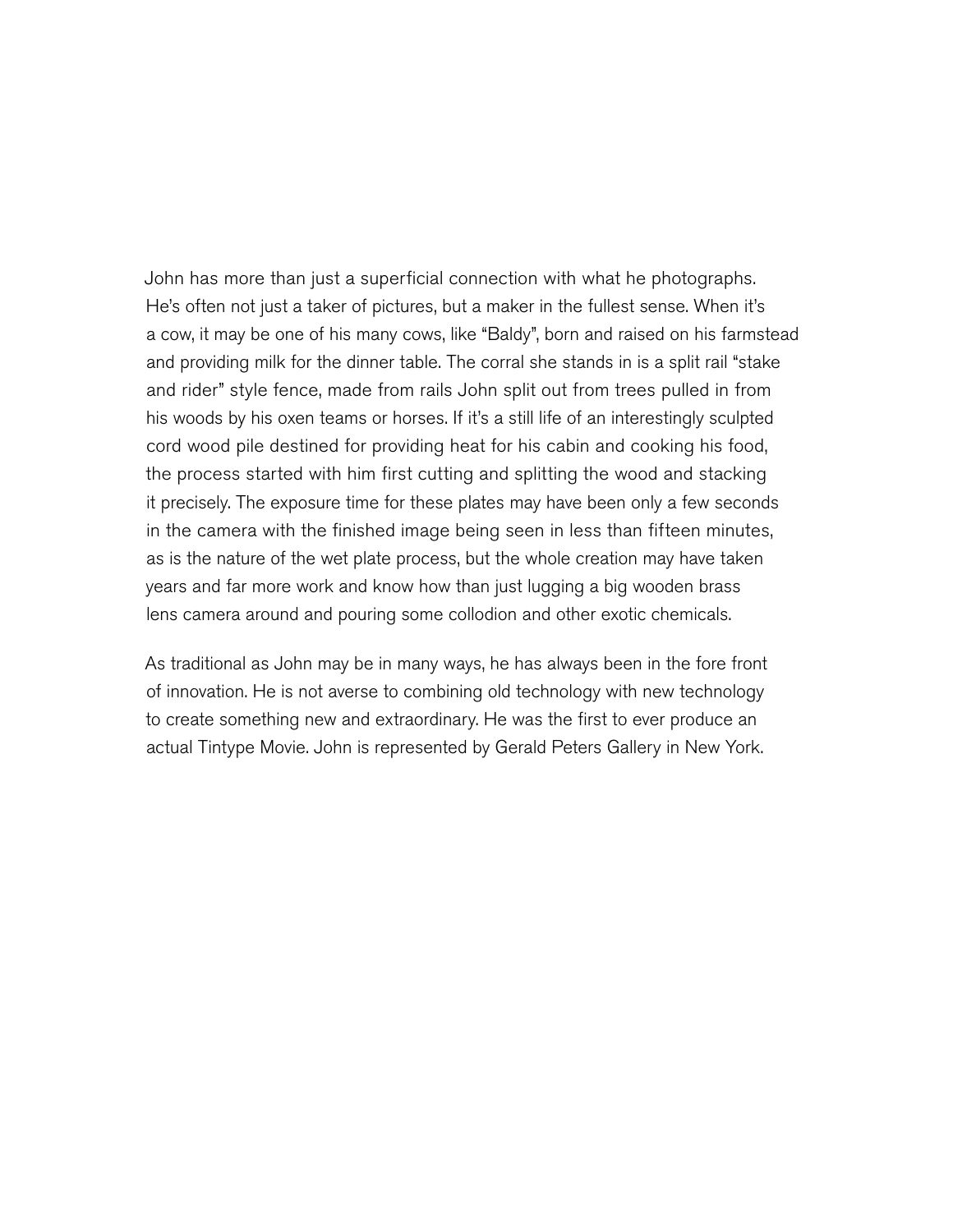#### **PAT BACON**

My work is the product of my environment. I am most often surrounded by a small town's agricultural landscape. The annual cycle of sowing, harvest and decay is always in my vision. I do not make work seeking a nostalgic or romantic response, but one of a gritty, visceral nature.

The printmaking process of photogravure allows me to take images (for this exhibition from my phone) and work with them in a very physical way. I burn the images into a metal plate leaving crevasses. I then spread heavy oil-based inks over the entire plate followed by wiping the ink off in various amounts and locations. This process creates plate tones, dark lines and textures. It is a very tactile, physical process. The plate is then run through a printing press on rag paper. I am not interested in creating editions—I strive to create a unique response from the plate each time I repeat the process.

#### **ROMY HOSFORD**

My work can be described as storytelling through object, material and historical contexts; often dealing with perception, definition and expectation. In addition, I investigate the concept of memory, personal and cultural, remembering and forgetting. The work in this exhibition explores metaphor, femininity, identity, anxiety and memory with the historic process as collaborator.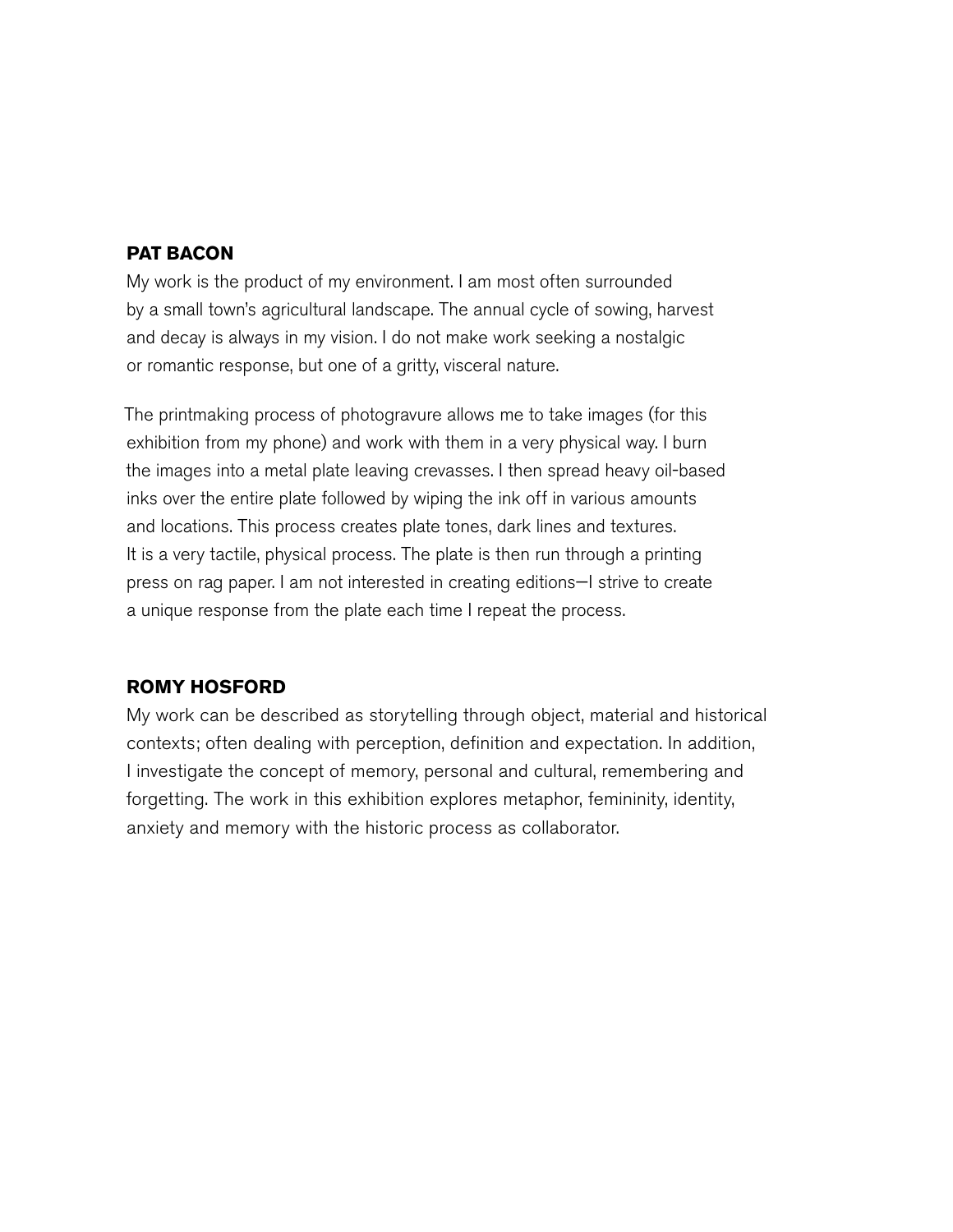#### **JENN LIBBY**

I am an artist focused on the matter of memory. I take bits and pieces—found and original objects and images of popular and consumer culture—and I abstract them. I transform them, like memories, into new objects, with new realities apart from their original materials. I am fascinated and horrified by the proliferation of these images and objects of American culture. My work is a contemplation of this inordinate clutter which surrounds us, and is consumed by us. My work is an attempt to organize and make sense of this clutter, an attempt to find beauty and worth in discarded objects and bits of pop culture.

My wet-plate collodion photograms of toys, bones, and glass, translate the mundane into something engaging, memories more beautiful than their realities. My installations further embody this impulse to (re)collect and organize. My interest in nineteenthand twentieth-century media relates to my interest in memory. How do the recording technologies and how we use them impact how and what we remember. I use the nineteenth-century wet-plate collodion photo process to make images on glass and metal because of their beauty, versatility, and physicality. As one of the earliest photographic methods, its longer exposure times and sensitivity to blue light renders the world in a very different way than how we perceive it.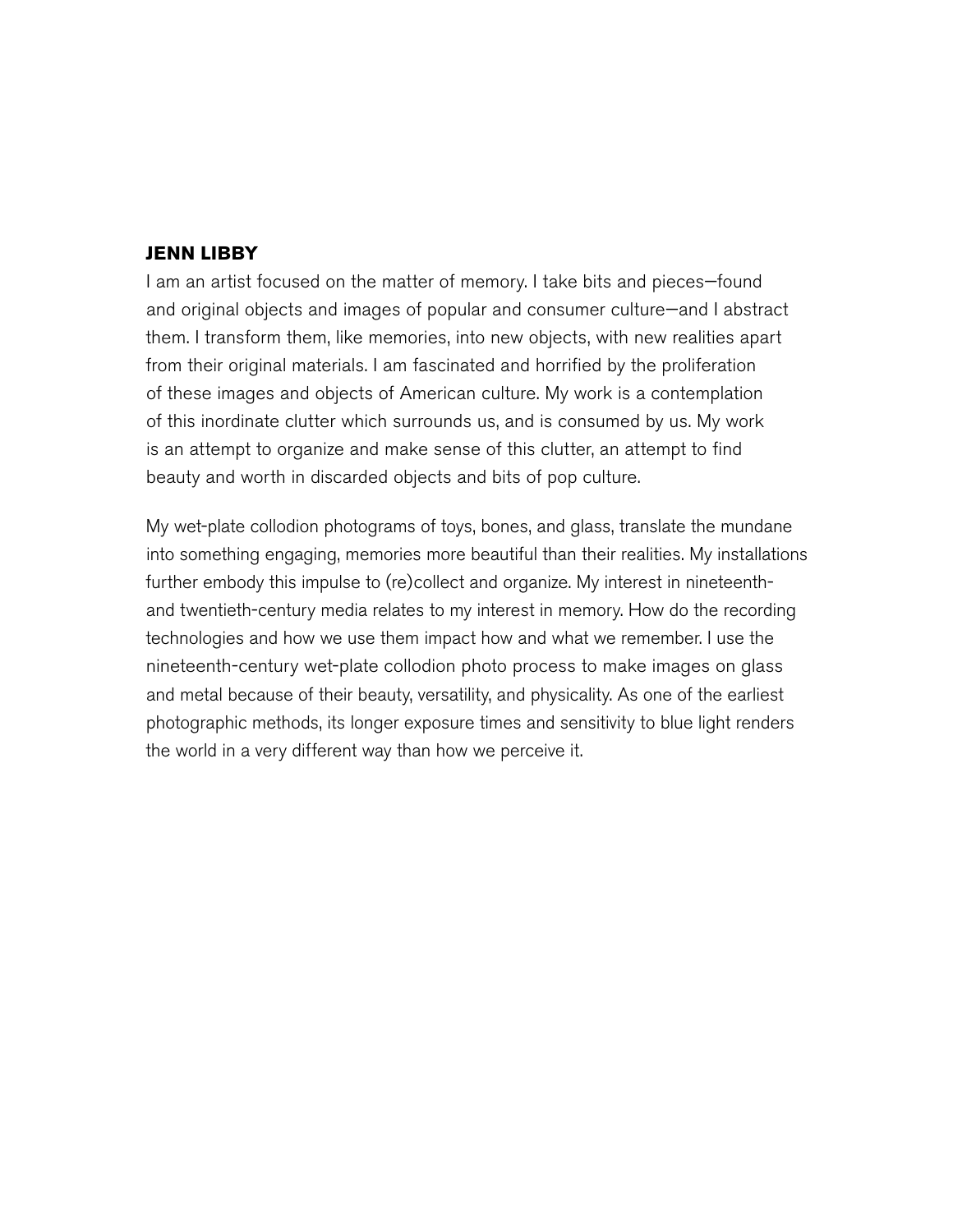#### **IAN SHERLOCK**

On Looking Up documents a series of clouds, as they passed over the sun, within a 16 minute period. This seemingly mundane event—the passing of clouds is often overlooked, but is as pure a form of poetry within itself as one could strive to create. Within this short window of observation, I attempted to understand and document the intricacies and unfathomable beauty of what is merely the passing of time, while simultaneously attempting to understand the medium I chose to illustrate this event of passing with: the sun.

On Looking Up consists of 16 images, each representing one minute of time passing within the constraints. The images were made on paper negatives, using a 4x5 pinhole camera, so that the image would be inverted and exist as a one-of-a-kind object. They were then digitally scanned, enlarged and printed via inkjet.

Untitled 1 and Untitled 10 bookend the multimedia series titled "Dearheart," which consists of 10 images in total, and includes a sound piece. "Dearheart" represents my personal fantasies of escapism, and an understanding of societies universal fascination with this idea as well. More specifically, I'm interested in the evidence of this notion that has manifested physically in the landscape itself, formed in the wake of our movements in the endeavor to be transported, and to escape. The land has similar desires as well when it comes to escape, solitude, and the act of hiding. I believe my knowledge of this creates a stronger relationship between myself and the spaces I occupy. The process of making these images was an attempt at understanding this relationship and hoping to translate it to others the best I can.